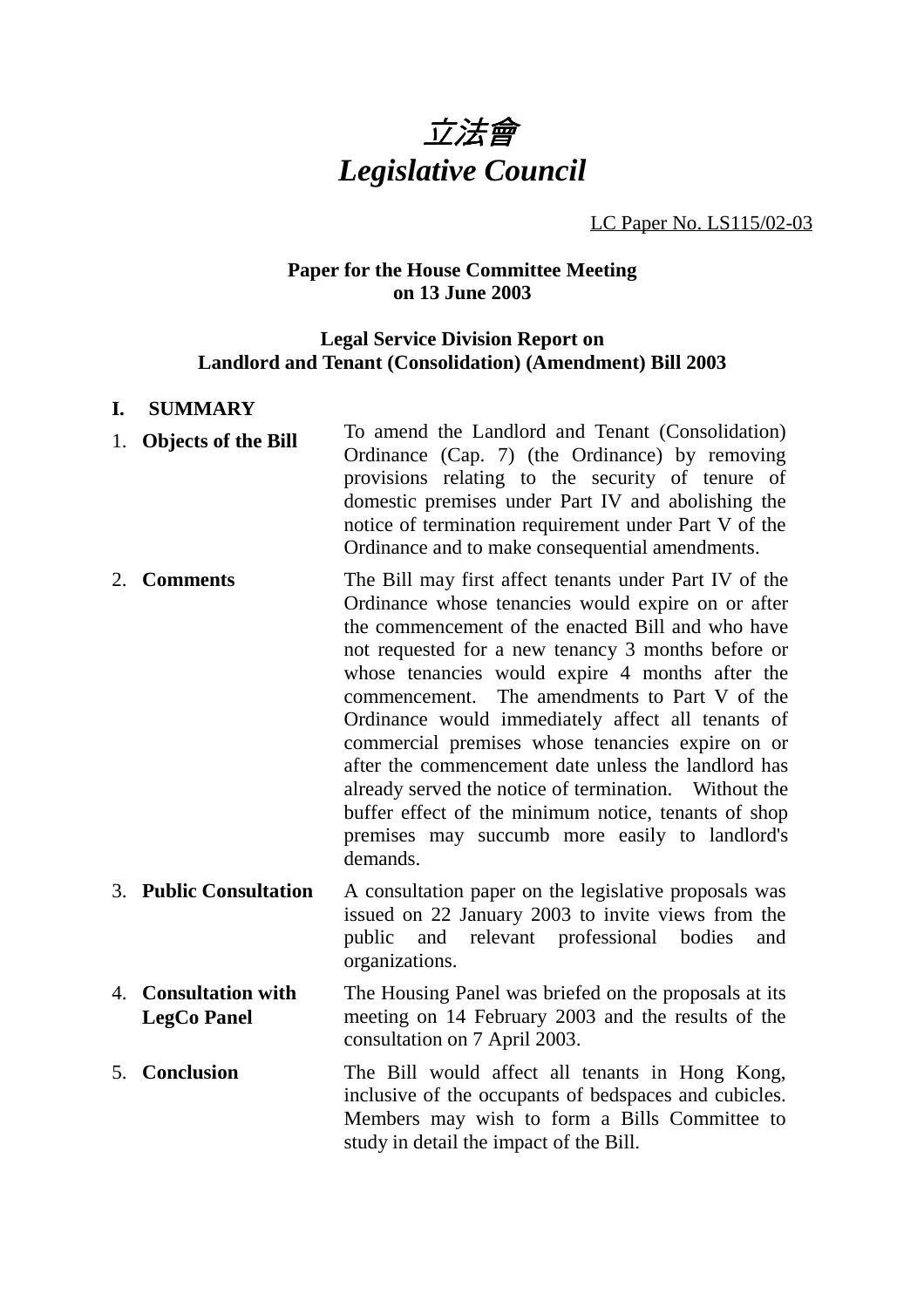# **II. REPORT**

## **Objects of the Bill**

To amend the Landlord and Tenant (Consolidation) Ordinance (Cap. 7) (the Ordinance) by removing provisions relating to the security of tenure of domestic premises under Part IV and abolishing the notice of termination requirement under Part V of the Ordinance and to make consequential amendments.

# **LegCo Brief Reference**

2. HD(CR) 5/15/231 dated 27 May 2003 and issued by the Housing, Planning and Lands Bureau.

#### **Date of First Reading**

3. 11 June 2003.

#### **Comments**

4. The Bill would bring to an end the security of tenure for tenants of domestic premises under Part IV of the Ordinance for the first time in almost a quarter of a century. The right of a tenant to request for a new tenancy at market rent would become history. The landlord would be able to regain possession of the premises let at the expiration of the contractual term without the need to justify so doing before any courts or tribunals. However, the savings provisions would ensure that the enacted Bill would not affect notices served by landlords or requests made by tenants before its commencement. For these notices and requests and any proceedings commenced pursuant to any of them in or pending before the Lands Tribunal, the existing legislation would continue to have effect without the amendments made in the Bill.

5. Since Parts I and II of the Ordinance have expired at the end of 1998 and the effects of the transitional provisions are also spent, all existing tenancies of domestic premises are now under Part IV of the Ordinance. The amendments to Part IV proposed in the Bill would affect all domestic tenancies in Hong Kong. The combined effect of the savings provisions in the Bill in relation to Part IV and section 119A of the Ordinance would result in some tenants being the first to experience the consequences of the loss of security of tenure under Part IV of the Ordinance. They would be those whose tenancies would expire on or after the commencement of the enacted Bill and who have not requested for a new tenancy 3 months before, or whose tenancies would expire 4 months after the commencement.